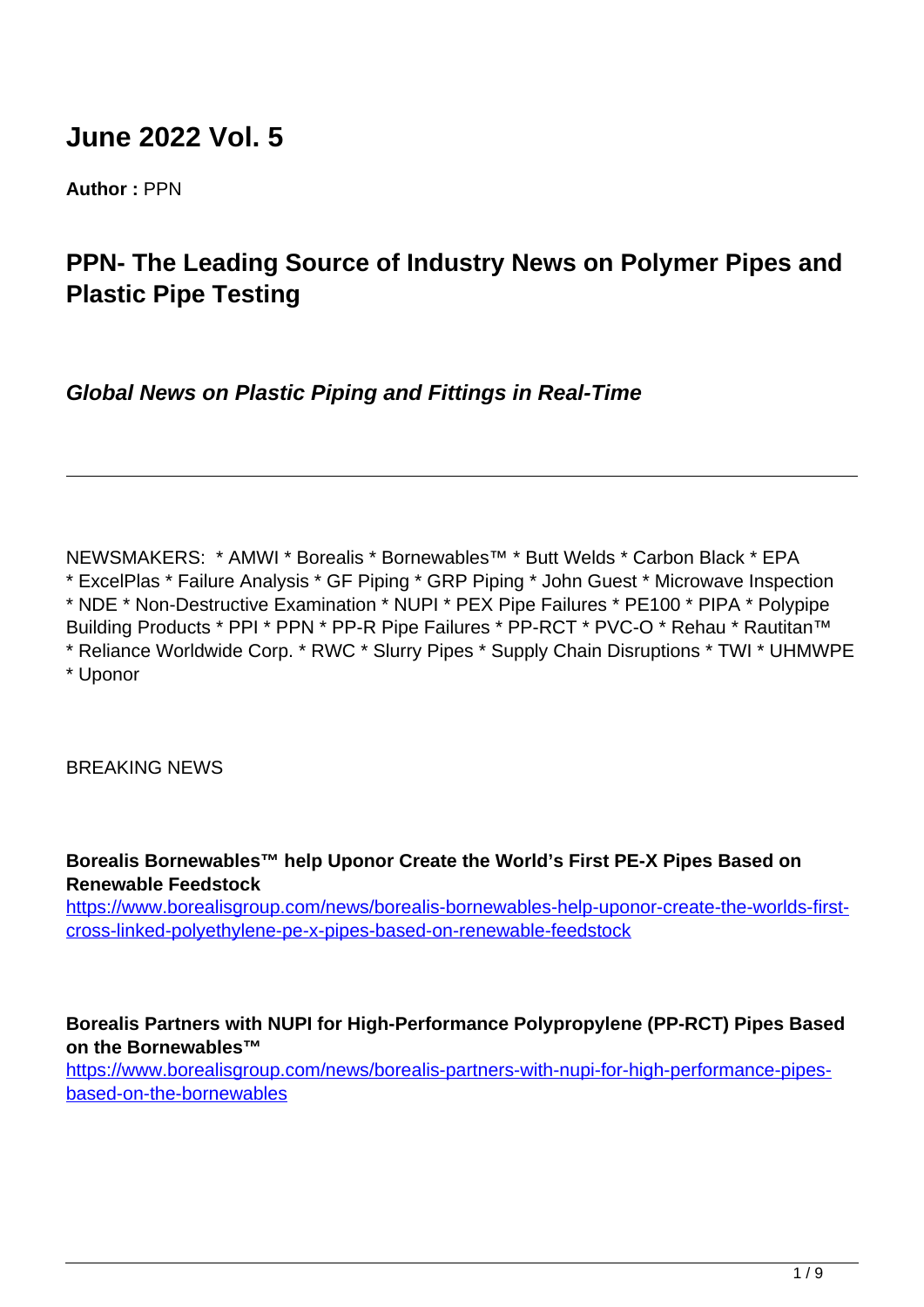**Carbon Black Suppliers Raise Carbon Black Prices and Tighten Payment Terms** https://www.european-rubber-journal.com/article/2091587/cabot-orion-raise-carbon-black-pricesreduce-payment-terms

**Supply Chain Disruptions & Rising Costs Hit Plastic Pipe Industry [PDF]** https://cloud.excelplas.com/s/kNsWrv3Oe2S7S6g#pdfviewer

INDUSTRY NEWS

**Microwave Imaging NDT Now Available for GRP Pipes [PDF]** https://cloud.excelplas.com/s/kMZn6zunD6mFzwq#pdfviewer

**Rehau Publish New Rautitan™ PEX Pipe Brochure [PDF]** https://www.rehau.com/downloads/1060230/rautitan-plumbing-and-drinking-water.pdf

**Uponor Pipe Cutting Ceremony Celebrates PEX-a Pipe Production Expansion** https://www.tradelinkmedia.biz/publications/6/news/3836

**The PE100+ Association is Sponsoring and Presenting at the UKSTT No-Dig Roadshow** https://www.pe100plus.com/PE-Pipes/news/The-PE100-association-is-sponsoring-andpresenting-at-the-UKSTT-No-Dig-Roadshow-i2351.html

**New Abrasion Resistance Poly Piping for Tailings Transportation** https://www.slurrypipes.com.au/

**RWC Launches a New Reliance Valves Website to Further Unite Their Family of Brands and Enhance User Experience**

https://www.johnguest.com/gb/en/resources/news/rwc-launches-reliance-valves-website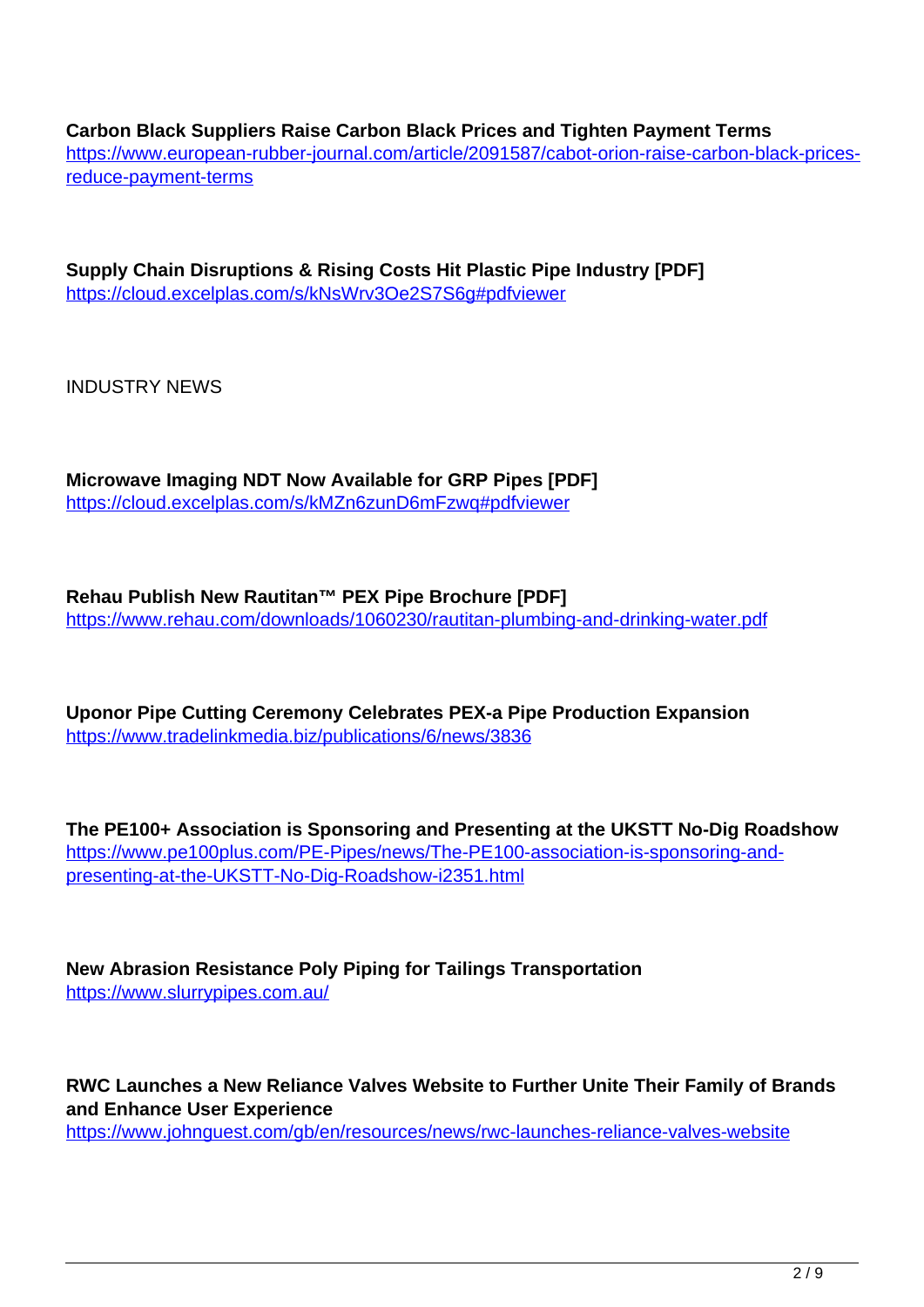#### **Plastic Piping for Heat Networks Explained**

by Stuart Wood, Product Manager for Heat Networks at Polypipe Building Products https://www.hvpmag.co.uk/Piping-for-heat-networks-explained/13207

**Experimental Study of Damage of the Weld Bead in High-Density Polyethylene (HDPE) Pipe Butt Weld Using NOL-ring Tests [PDF]**

https://cloud.excelplas.com/s/Dor8BVrwuVw3WGr#pdfviewer

**Ultrasonic Array Imaging to Determine Structural Integrity of HDPE Pipe Materials** https://www.sciencedirect.com/science/article/abs/pii/S0041624X22000749

## **Vulnerability Analysis of Underground HDPE Gas Pipeline System After Hurricanes Using LiDAR Data**

https://www.sciencedirect.com/science/article/abs/pii/S0964569121001782?fr=RR-2&ref=pdf\_d ownload&rr=71ced4febb1a5ab4

#### **Russia Debuts New HDPE Pipe Grade (PE2NT11-9**)

https://www.macaubusiness.com/sibur-expands-offering-of-low-carbon-durable-polymermaterials/

# **PVC-O and PE Joint Procedures**

https://molecor.com/en/pvc-o-and-pe-joint-procedures

#### **New Smart Coating for Pipelines**

https://www.iom3.org/resource/smart-coatings-in-the-pipeline.html

PIPE FAILURE

**'The Canary in the Coal Mine' – 2005 German Insurance Magazine Article Reports on Early PP-R Pipe Failures**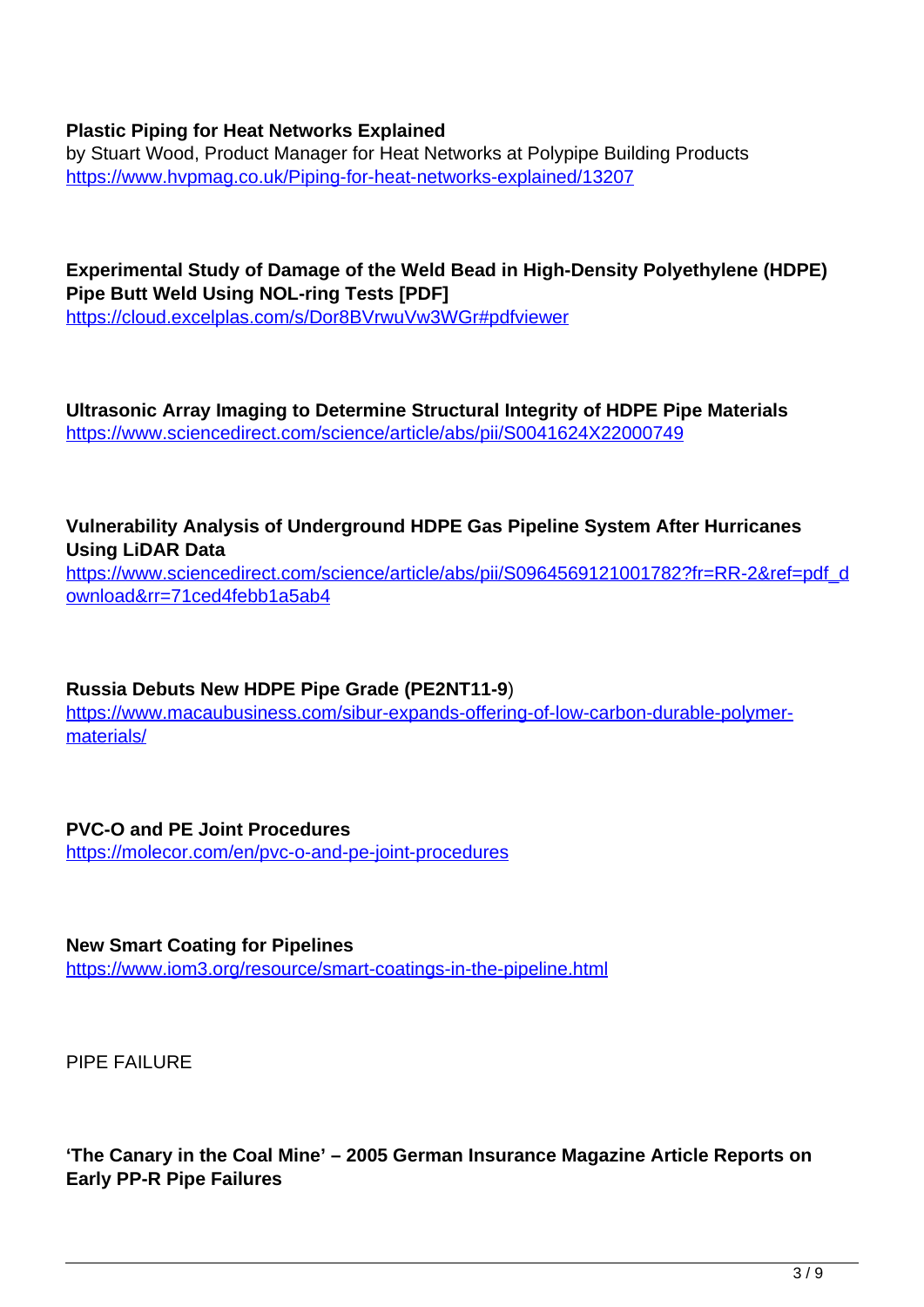https://cloud.excelplas.com/s/wupxo3cI7OOpa9V#pdfviewer

**India Replacing HDPE Pipes with Steel Ones Due to Frequent Pipe Leaks and Pipe Bursts** https://timesofindia.indiatimes.com/city/thiruvananthapuram/kwa-on-a-mission-to-replace-oldpipelines-with-new-ones/articleshow/92309570.cms

**Predicting the Risk of HDPE and PVC Pipe Failure Using Gradient Boosted Decision Trees and Weighted Risk Analysis [PDF]** https://www.nature.com/articles/s41545-022-00165-2.pdf

**Review on Lifetime Predictions of Polyethylene Pipes: Limitations and Trends [PDF]** https://cloud.excelplas.com/s/5U7EKgKUI487Fk7#pdfviewer

**Use of OIT to Assess the Effectiveness of Stabilizers in PP-R Pipes [PDF]** https://cloud.excelplas.com/s/EozcaXBMWGMO3Y0#pdfviewer

#### **PEX-a Pipes Shown to Prematurely Degrade due to Hot-Water Breakdown of Stabilizing Additives [PDF]**

Quantifying stabilizing additive hydrolysis and kinetics through principal component analysis of infrared spectra of cross-linked polyethylene pipe https://cloud.excelplas.com/s/49DbfF5FpYKP7e4#pdfviewer

**Extrusion Defects on the Inside Wall (Bore) of PEX Pipes Shown to Initiate Brittle Failure [PDF]**

https://cloud.excelplas.com/s/Fp3o4zW6JPKS217#pdfviewer

PLASTIC PIPE FAILURE ANALYSIS

#### **Failure Analysis of Plastic Pipes**

If you are looking for an expert for your case involving plastic pipe failure analysis, then you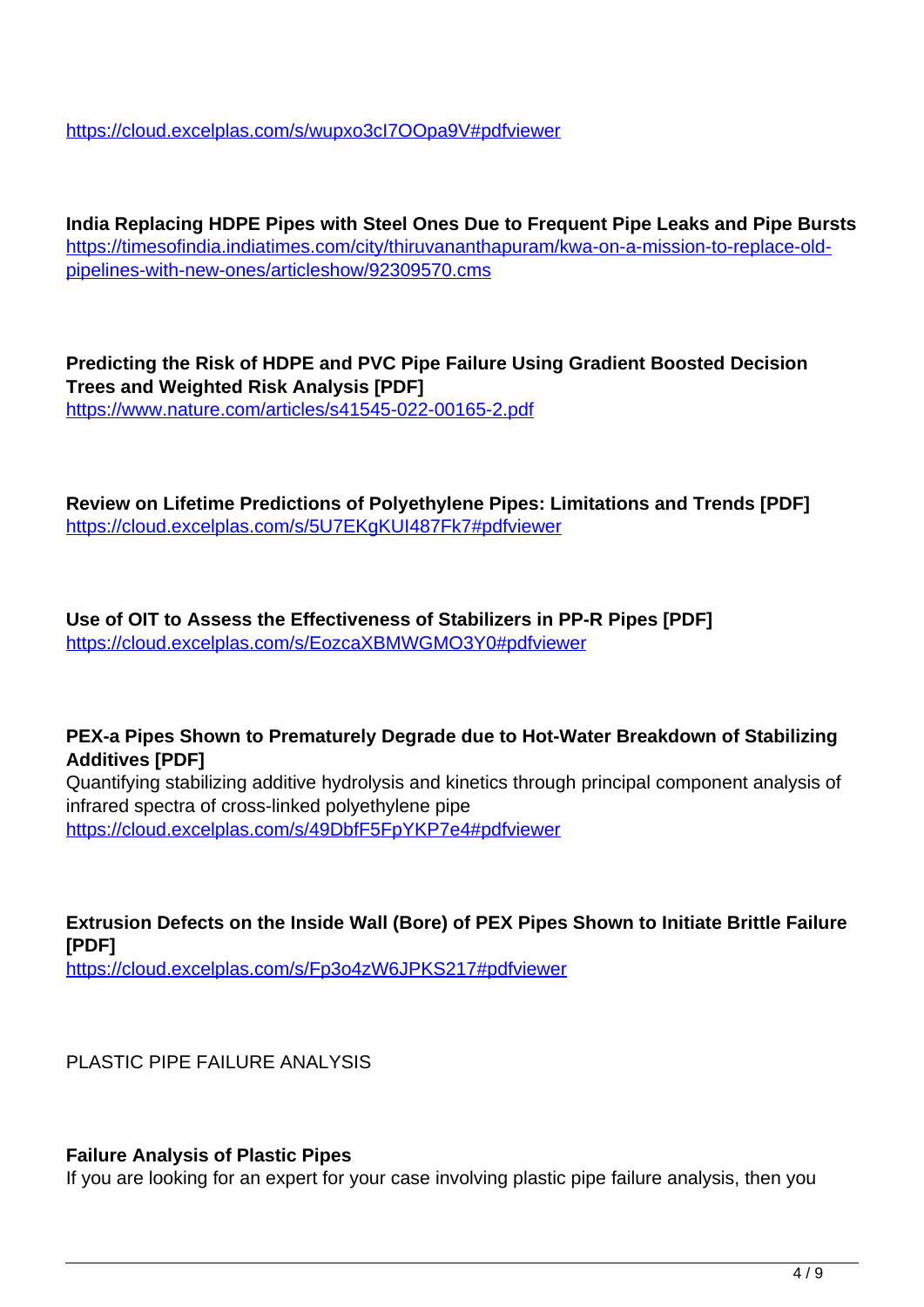can't beat the team at ExcelPlas Consulting. Our team is setting a new standard for excellence in failure analysis of plastic articles but especially plastic pipe. For plastic pipe, this includes HDPE, PVC & CPVC pipe as well as other plastic piping systems like Hobas GRP pipe, PP-R Pipe, and spoolable composite pipe. When a plastic pipe fails to perform as intended, our team can determine the root cause (chemical failure, oxidative failure, creep failure, overstress failure, fatigue failure, design failure, etc). We are experts in HDPE water pipe failures, CPVC sprinkler pipe failure, PVC pipe failure analysis and PP-R Oxidation/Degradation investigations. https://www.excelplas.com/wp-content/uploads/2020/01/Excelplas-A4-Brochure-4pp-Plastic-Pipe-Testing-NTs.pdf

## **ExcelPlas Investigating Poly Pipe Failures**

Through failure analysis & forensic chemistry, we help clients improve product performance, increase profits, & resolve product liability claims with plastic pipes and fittings.

We are dedicated to unmatched excellence in failure analysis, investigative chemistry, material testing, and expert witnessing for plastics, polymers and composites.

With over 25 years of investigative experience, the staff at ExcelPlas are uniquely positioned to help clients resolve the most challenging performance and processing issues related to materials and plastic pipes and fittings.

https://www.excelplas.com/contact-us/

## **Cautionary Warning: Some PEX Piping is Prone to Development of Cracks Due to Early Oxidation**

ExcelPlas Labs have developed a three-step testing program to detect early failure of **PEX** pipe and their expected service lifetime.

The 3 Step Testing is based on:

- Oxidative Induction Time (OIT) testing to determine the residual level of oxidative stability (i.e. thermal stability)
- Quantitative Additive Analysis (QAA) to determine the type and level of protective antioxidants and stabilizer present.
- Scanning Microscopy on inner surface after bend back to image developing microcracks

Samples of **PEX** pipe just 10 cm long are needed for the analysis. 7 Day turnaround on test reports.

https://www.excelplas.com/wp-content/uploads/2020/01/Excelplas-A4-Brochure-4pp-Plastic-Pipe-Testing-NTs.pdf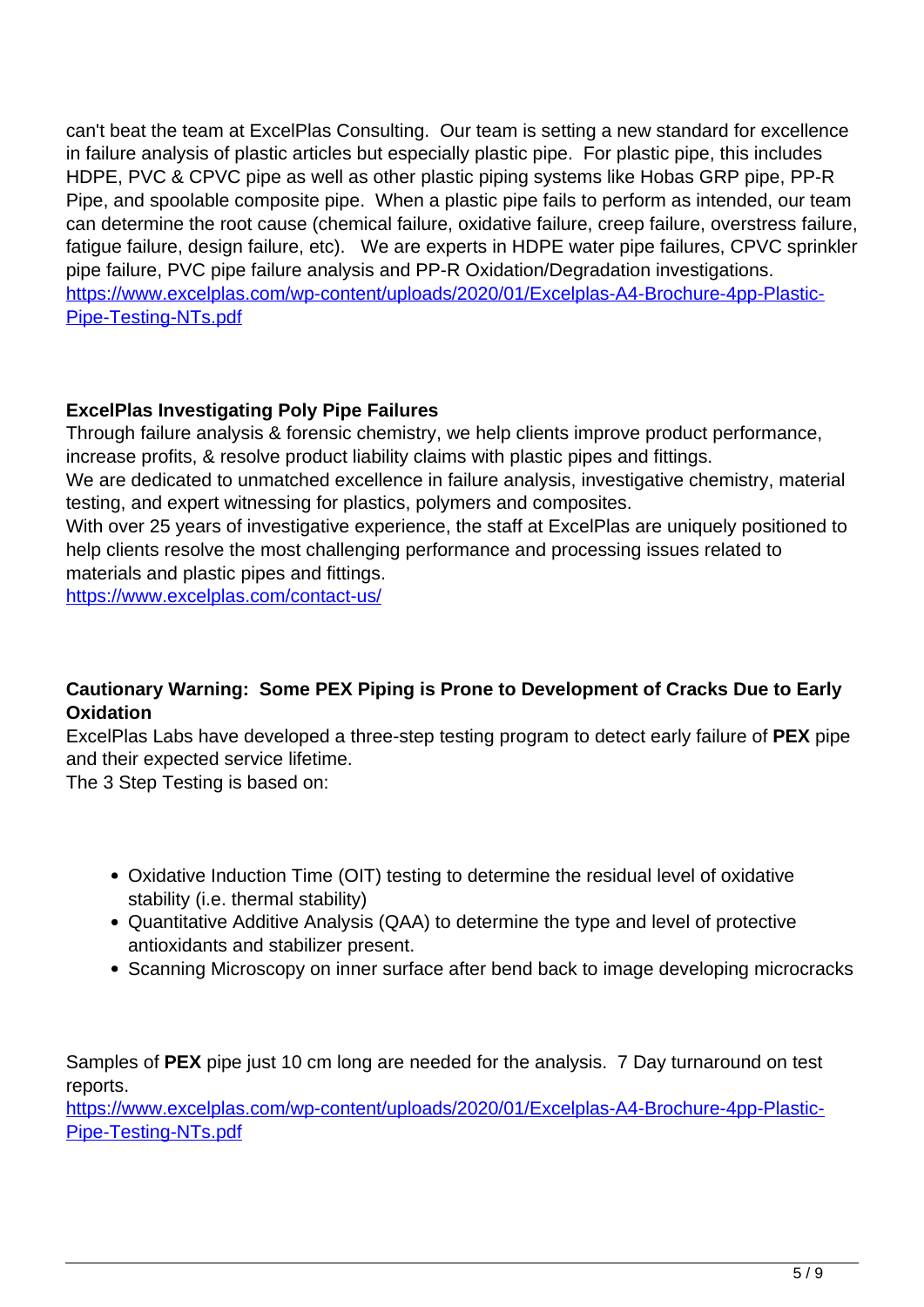### MORE POLY PIPE NEWS

**PPN the Digital News Platform for Communicating to the Global Plastic Pipe Industry** Send Us Your News!!! PPN Publishes weekly. https://www.youtube.com/watch?v=eUKxWbOZY10

#### **ExcelPlas Labs Pipe Failure Investigations**

ExcelPlas Labs have created a new benchmark in failure analysis of HDPE, PP-R, PB and PEX pipes in addition to PVC & CPVC pipes as well as composite GRP and GRE pipes. When a plastic pipeline fails to perform as intended, our team can determine the root cause of failure (e.g. oxidative failure, chemical failure, creep failure, over-stress failure, fatigue failure, design failure, etc). ExcelPlas are experienced with all plastic piping failure modes and mechanisms including Slow Crack Growth (SCG) Rapid Crack Propagation (RCP), Environmental Stress Crack Resistance (ESCR), Oxidative Stress Cracking (OSC), cyclic fatigue, manufacturing defects, and polymer material problems.

http://www.excelplas.com/

#### **ExcelPlas Strain Hardening Test (SHT) for HDPE Pipes**

The SHT in accordance with ISO 18488 is a relatively new, but excellent way to obtain a rapid indication of the Stress Crack Growth (SCG) resistance of your piping material. This tensile test performed at 80°C has become in just a few years the new standard for Batch Release Testing (BRT). And not without reason. The test requires only a very small amount of material, the results are very reliable with a very low inter-laboratory scatter and the results are available within a few days, regardless of the PE grade. The SHT is usually performed on resin material but it can also be performed on samples taken directly from pipes or sheets. As accredited lab, EXCELPLAS is happy to discuss the possibilities with you, whether it is for BRT, benchmarking, quality control of your (high performing) PE grade or for polymer compliance/ validation. http://www.excelplas.com/

#### **Australia's Plastic Pipe Testing Laboratory**

ExcelPlas Laboratories provides a comprehensive plastic pipe joint testing service and is equipped with a state-of-the-art laboratory to test a range of polymer materials including polyethylene and polypropylene. ExcelPlas can carry out testing on plastic tube and pipe ranging in wall thickness from 3mm to 1200mm. ExcelPlas Laboratories provide a comprehensive service to Industrial & commercial companies, environmental consultants,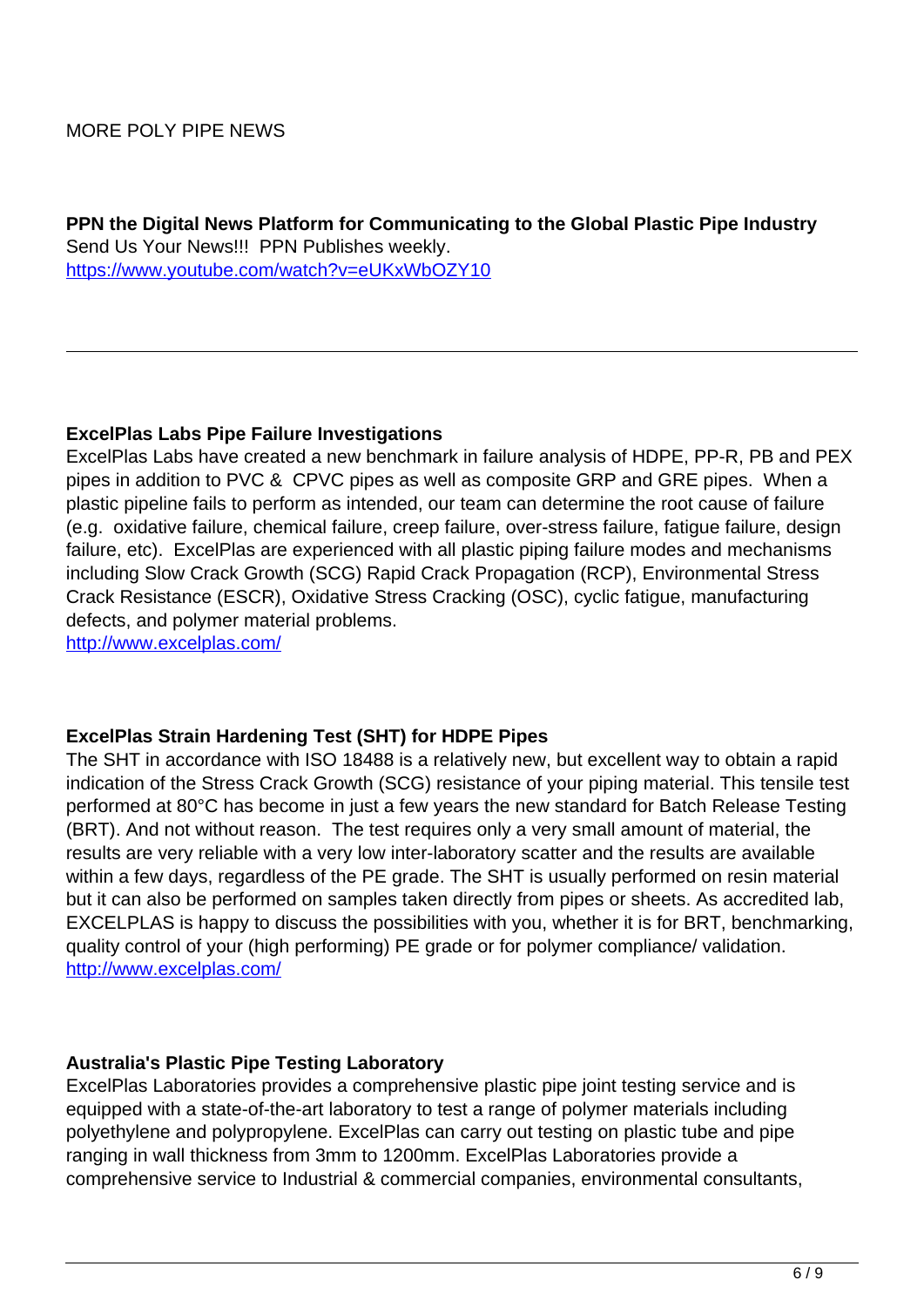Government bodies, and local Authority customers throughout Australia and Asia. All testing is carried and out in accordance with ASTM, ISO & WIS methods and is fully accredited to ISO 17025 by NATA.

- Butt Fusion Weld Testing
- Weld Testing
- Testing of Electro-fusion Welds
- Tear on saddle joints
- Crush De-cohesion of Electro-fusion welds
- Polymer & Plastics Identification
- Chemical & Thermal Testing
- Site Audits

http://www.excelplas.com/

# **ExcelPlas - the Australian Pipes & Fittings Testing Laboratory**

- Accredited to ISO 17025 by the National Association of Testing Authorities (NATA) Australia, and is Australia's largest laboratory dedicated for the testing of plastic pipes and fittings to various Standards which include Australian, European and International Standards.
- The staff employed at the laboratory have a combined experience of more than 85 years within the plastics industry specifically with manufacturing, quality control and the research and development of plastic piping systems including HDPE, PEX, PP-R, PVC, U-PVC, M-PVC, O-PVC, ABS, GRP, GRE and PB.
- Services provided include conformance testing, compliance testing, batch release testing, root cause analysis for field failures and non-destructive testing of samples.
- http://www.excelplas.com/

# **ExcelPlas Lab Specialising in HDPE Pipe Condition Monitoring, Failure Analysis and Testing**

In the event of a HDPE buttweld or electrofusion weld failing during initial testing, or in service, we can conduct investigations to assist in identifying the root cause of the failure. This service also extends to the premature failure of the pipe or fitting itself. http://www.excelplas.com/plastic-pipes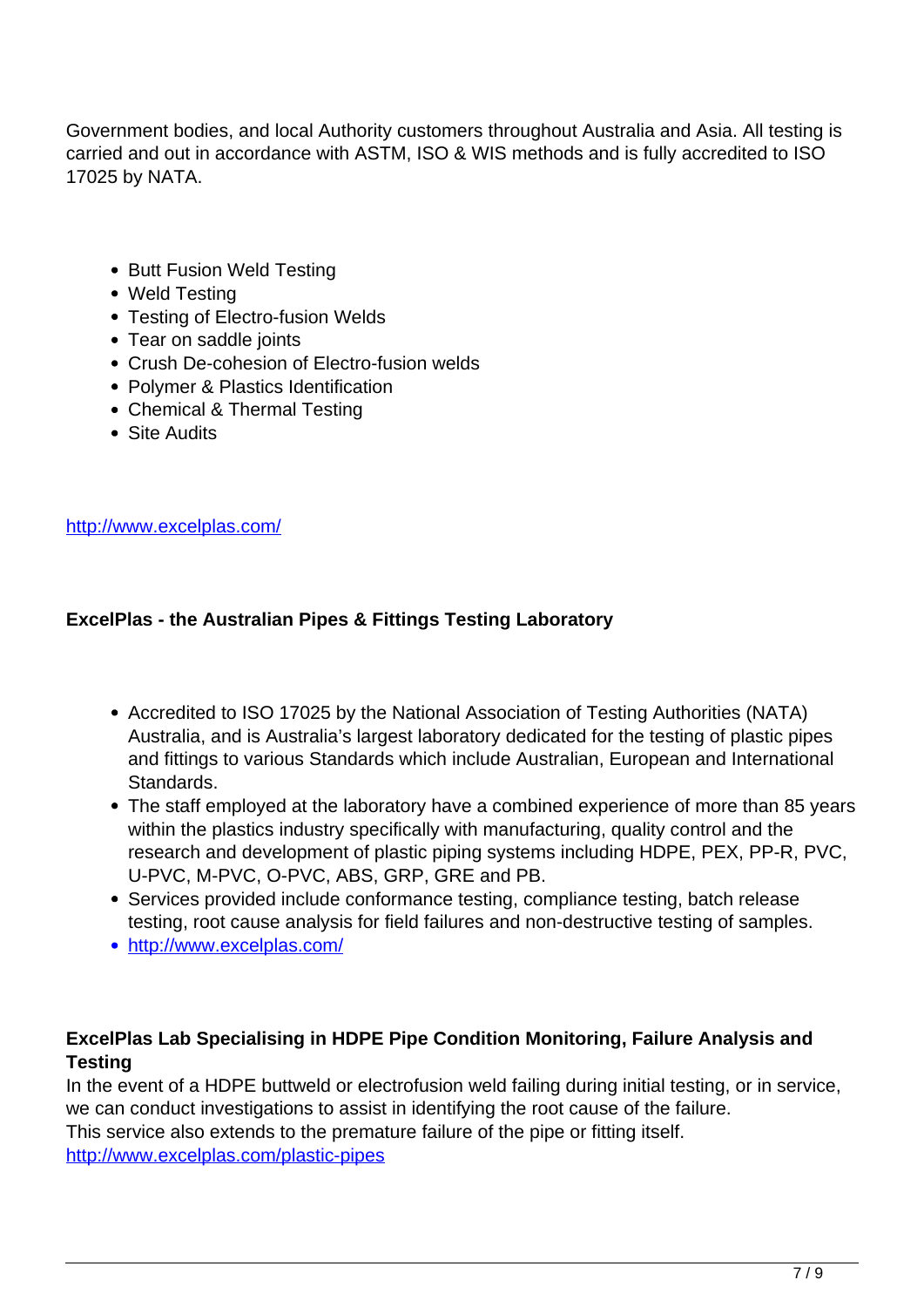# **ExcelPlas Pipe Testing is a Leader in the Field of Polyethylene (PE) and High-Density Polyethylene (HDPE) Testing**

ExcelPlas is accredited with the National Association of Testing Authorities (NATA) for butt weld tests, bend and tensile tests, peel decohesion tests on electro fusion sockets and failure mode determination

http://www.polypipetesting.com.au/butt-fusion-welds/

### **New UHMWPE Pipe for Tailing Offers Greater Than 4X the Abrasion Resistance of PE100 (Australia wide)**

http://slurrypipes.com.au/

#### **ExcelPlas Poly Pipe Weld Inspection Lists Top 7 Causes of Weld Failure:**

- Lack of scraping
- Inaccurate scraping
- Contamination from dirt, water, oil or clays
- Lack of Paralell-ness of fusion faces
- Misalignment of surfaces
- Time, temperature and pressure deviations
- Not adhering to cool times

We have extensive experience in inspection of poly pipe welds for assuring welded joint quality. Direct Poly Pipe Inspection ensures that operators are following the proven welding procedure; this reduces the occurrences of operational errors which lead to defects such as inclusions, lack of fusion (LoF), porosity and misalignment. More information, contact john@excelplas.com

### **Get Your HDPE Pipe Products or Services Noticed – Advertise in Poly Pipe News (PPN) Australia**

https://www.polypipenews.com.au/advertise/

**This Newsletter is brought to you by Excelplas Labs, Australia's Largest group of Poly Pipe Testing Labs.**